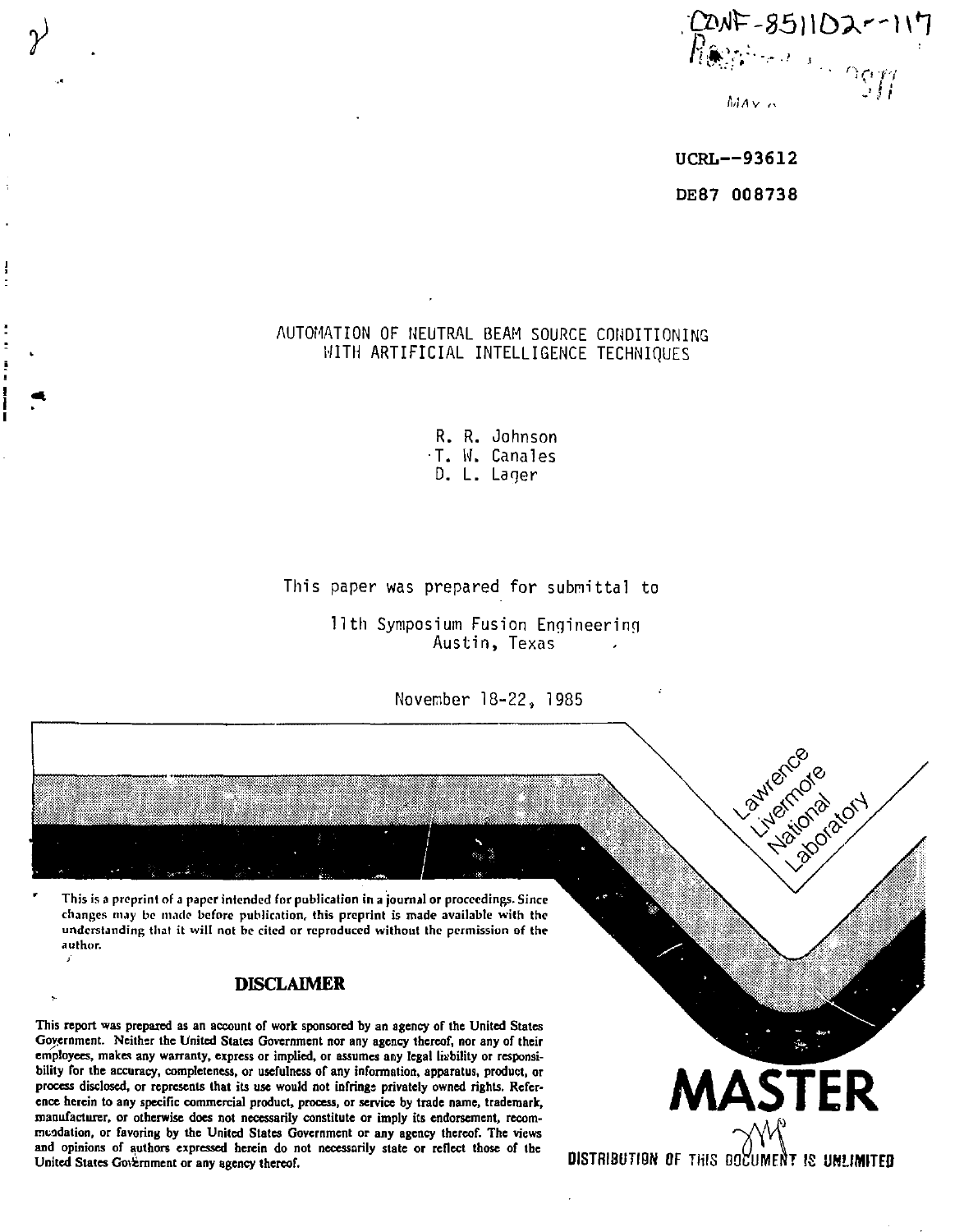### **AUTOMATION OF NEUTRAL BEAM SOURCE CONDITIONING WITH ARTIFICIAL INTELLIGENCE TECHNIQUES**

**Rowland R Johnson. Tom Canales and Darrel Lager**  Lawrence Livermore National Laboratories **P.O. Box BOB Llvernore, California 94550** 

**A££lx&£l; This paper describes a system that automates neutral beam source conditioning. The aysten achieves this witu artificial intelligence techniques. The architecture of the system is presented followed by a description of Its performance.** 

### **Introduction and Motivation**

**Magnetic Fusion Energy experiments are done with systems that are composed of several complex subsystems, it is clear that in order for MFE to be feasible that** *nost, it* **not a]], of the subsystems must be operated automatically. The goal of this project :s the automation of one o] these subsystems.** 

**A major concern of all MFE experiments Is plasma generation which is accomplished with a device called a neutral beam source. A source first ionizes a gas and then sr.nds it through \*n accelerator to impart energy to it- A newly manufactured source cannot operate reliably at a power level required to support fusion. The source must be started at low power levels and slowly brought up to the higher power levels. This process, known as conditioning. Is also required when a source is overhauled. Conditioning and the day**  to day operation of a source are done under the super**vision of a operations staff.** 

**Source conditioning may bu viewed as a conventional control system with the operator being the controller. However, a conventional control system theory approach is unworkable since it relies, in part, on being able to model the conditioning process in a precise way. The operator decides on parameters and sends them to the source. The source runs for a**  short time in which measurements are taken and sent to **the operator- The combination** *ot* **input parameters and output measurements are known as a shot. After**  several good shots at one power level the source **becomes "conditioned" enougn to run at that level. Under certain conditions an operator will then try to raise the power level for the next shot. If good snots are obtained then that power level Is maintained. If not, the power level must be reduced or "decondittoning" will happen. Conditioning then is just a Sequence of shots with the ultimate goal of running at high power levels.** 

**Using expert system techniques for automatic conditioning is a viable alternative since operators do quite we n at the task of conditioning. The purpose of an expert system ia to provide the expertise that has been acquired by an operator through experience. No attempt is made to rnelyze this experience and arrive at a theory that explains it. Rather, the goal is to codify the manner in which an operator represents knowledge and reasons about the process.** 

**The overall configuration used for conditioning is shown in Fig- 1. Normally, the operator receives**  data from the standard display, determines shot param**eters for the next shot and sends them to the database. When the expert system is being used it gets the seme data provided by the standard display and derives ahot parameters tor the next shot. The operator reviews the suggestions made by the system «nd, if appropriate, uses them.** 

والمرادسين استبداعا مهدان



**Figure 1.** 

**Ultimately, the operator will be removed from the loop and be called upon only in rare situations. Presently, this configuration provides an effective means to extract the necessary information from the operator and encode it in the expert system. In addition. It insures that an error made by the expert system wilt nut go unchecked and cause serious damage to the source.** 

#### **Expert System Technimies**

**This system uses a forward chaining rule based inferencing technique. Essential<sup>1</sup> ': the knowledge of an operator is encoded in a set of rules. The idea or a rule is much like that of an IF-THEN ttatement in a programming language. Rules have the form** 

#### **(RULE <ruls-name> <condttion> <act|on>)**

**and means that when ccondition> is true the <actlon> is executed. Currently, there are well over 300 such rules in the system. Basically, the system iterates on the following two steps. First, it finds a rule**  with a true <condition>. Second, this rules <action> **la executed which may cause more rules to have a true <conditlon> This iteration continues until all the**  rules with a true coundition> have had their <action> **executed.** 

**Knowledge engineering is the process of developing a set of rules that encode an operator's knowledge. Although the concept of a rule is straight forward, knowledge engineering is a difficult task. The difficulties arise when large numbers of interacting rules are used. Discussions with operators result In new rules being added. Often, old rules lhat used to work now do not work as a result of the new additions. As the number of rules grow it gets mora difficult to add new rules.** 

**The system provides a programing environment**  that facilitates rule development. The primiti-es **that make up <eond)tion>s and <actions>a are meant to reflect the operators representation of the problem. Old .-ules are easily changed and new rules are just as easily added. In short, the task of knowledge engineering is not hindered by the task of knowledge encoding.** 

ţ  $\blacksquare$ 

'n.

٩ł

**One requirement Is that the results of several past shots must be examined** *by* **the rules. This his-**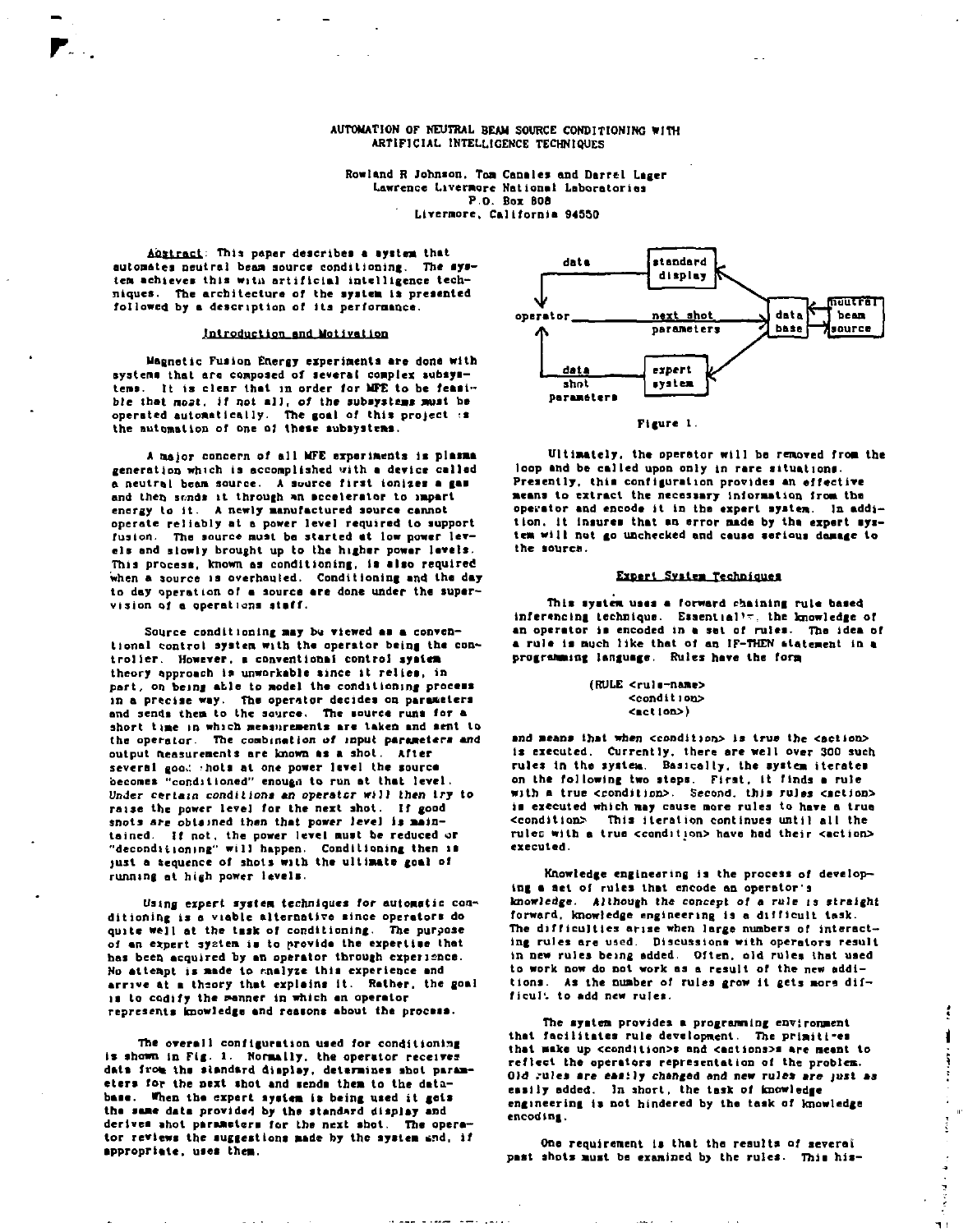**lory mechanism is implemented by placing each piece of information about a shot is contained in a named register. A shot register set is alt of the registers containing information about a particular shot The**  system uses the shot register sets. SHOT-N. SHOT-(N-*1) SMT-l, SHOT-0* **and** *SHOT+l***.** *SHOT-0* **is the most recently conpleted shot and SHOT+l is the next**  shot to be fired. SHOT-1, SHOT-2, ..., SHOT-N are the shots occurring before the most recent shot.

**When a shot is fired each shot register set**  SHOT-i becomes SHOT-( $i+1$ ). e.g. SHOT+1 becomes SHOT-0. **SHOT-0 becomes SHOT-1 .etc. SHOT-N is discarded and a new shot register set is created that becomes SHOT+l.** 

**The value of a register Is obtained with the form** 

**( <shot register set> <regtater name> )** 

**For example.** 

**(SHOT-3 Avg-Vaccel)** 

and a strategic control of the state of

**yields the average value of Vaccel in SHOT-3. The form** 

**(SETR •cregister naae> <value> )** 

**sets <register none> to be <value> in SHOT-O. This is used primarily in analyzing the most recent shot.**  *Stnilarly.* **the form** 

**(SETR-NEXT <register nane> <va|ue> )** 

**seta a register in SHOT+l. The primary use being to assign suggested shot parameters. Registers in SHCT-n through SHOT-1 were set when they were SHOT-0 or SHOT+l.** 

#### Controlling the Source

**It was determined that source conditioning requires that two processes ba controlled. The primary goal of the systea is to control the conditioning process through the use 01 expert system techniques. In order to accomplish this it is necessary to control the accelerator process. Furthermore, the accelerator process can be controlled with conventional control system techniques. This observation resulted in a system that is a hybrid of expert and control system techniques.** 

**Specifically, the operator controls the conditioning process by choosing Vaccel and Delta-Iaccel. Delta-Iaccel is actually a range of values that represents how far off density the value of faccel**  should be. For example, Delta-Iaccel =  $[-1.5, -5]$ **means that laccel should be .5 to l.S amps underdense. The value of Pare must be derived from the Vaccel and Delta-Ieccel in order to control the accelerator process.** 

**In order to achieve this type of control the work**  done by [1] was used. This approach uses the Child-**Langmuir law** 

$$
Iacc \neq 1D = P * Vacc \neq 1
$$
 (1)

**and ths formula** 

 $\overline{a}$ 

$$
Parc = f * [accelA + g]
$$
 (2)

 $\cdots$ 

**laccelD is the value of laccel required for the source to operate on density for the given Vaccel. It**  should be noted that e is not squal to 1.5. The

**actual value of e varies with the source and was observed to be in the interval [1.67,1.71]. Efforts to resolve this discrepancy have been unsuccessful.** 

Formula (2) represents a model of the accelerator **where laccelA is the actual value of laccel for the given Pare. A Kalman filter is used as a parameter**  estimator to determine the constants f and g. The **expert system determines when it is appropriate to run the parameter estimator. It also uses the errors encountered by the parameter estimator as a source diagnostic.** 

**Once Vaccel and Delta-laccel have been determined (1) and (2) fire used to determine a range of Pare that la acceptable. If the current value of Pare falls in this range then it is used. Otherwise, the lower value of the Pare range is used.** 

#### **Rule Organization**

**For each shot the system evaluates, in sequence, four separate groups of rules. Each such evaluation is called a phase and accomplishes a specific task. The four phases are signal processing, analysis, setparameters, and display. Depending on the shot, the signal processing phase executes the appropriate signal processing routines. The display phase determines what waveforms the operator should see. Following are a detailed discussion of the analysis and setparamcter phases.** 

**One objective of the analysis phase is to derive • high level description of the shot. To this end a descriptive set of registers are used. The registers shots-since-last-increase, shols-since-last-decrease. and shots-since-last-change describe the current state of Vaccel. The mode register contains 'ADVANCING if the current strategy is to try to increase Veccel and RETREATING otherwise. The territory register describes where Vaccel in relationship to where the**  source is conditioned. 'OLD means that Vaccel is below **where the source Is known to be conditioned. 'NEW represents that Vaccel is equal or greater than the conditioned level. Finally, 'BRAND-NEW means that Vaccel is at a point where significant accelerator on-time has not been obtained.** 

**An attempt is made to describe the shot In several other ways as well. Consider the rule** 

**(rule short-term-trend (end (shol-0 S-an) (shot-l 55-an))**  (setr short-term-trend (/ (shot-0  $\pi$ -on) **(shot-l S-on))))** 

The <condition> for this rule is true if the percen**tage on-time for this and the last shot have been computed. If so, the <action> is executed and sets a register called short-term-trend that is the ratio of these two percentages. This register is used in the set-parasieters phase to determine if conditioning is beginning to happen.** 

**The analysis phase also runs the Kalman filters if there was sufficient on-time to assure accurate results. The differences between the expected and actual measurements are analyzed. Since the models appear to ba incomplete the large differences that are expected in certain situations are ignored. A large unexplained error is indicative of possible source problems and the operator is informed.** 

**The source has an elaborate mechanism for detecting, handling, and reporting faults. The reported**  faults are chacked for consistency with each other and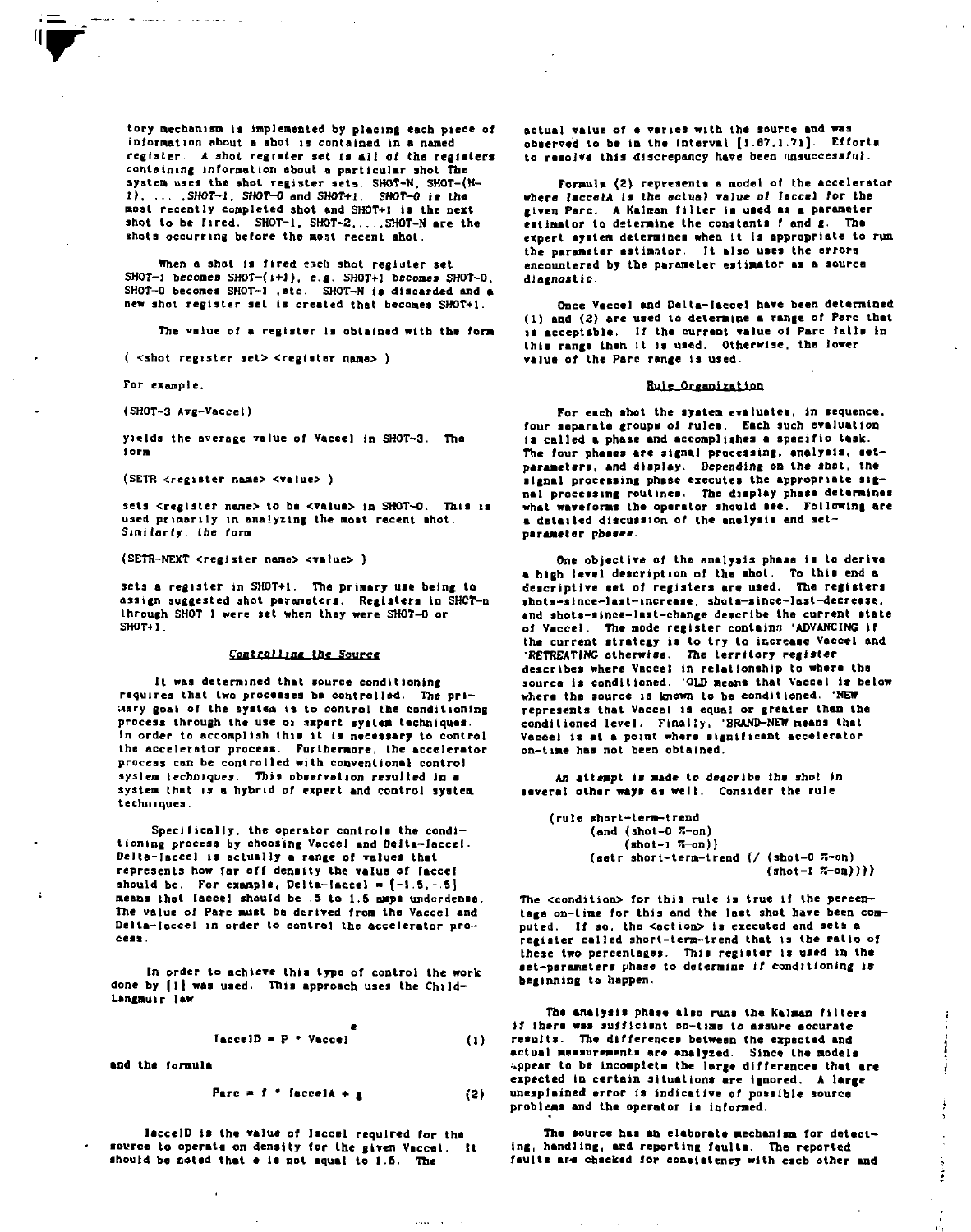ś

**with other data. Inconsistencies Imply source problems and are reported.** 

and an international

Finally, a search is made of all waveforms for **any unexplained high frequency energy. Such an occurrence Is often symptomatic of problems that. If allowed to persist, may lead to source damage.** 

**The set-parameters phase uses the information produced by the signal processing and analysis phases to determine the suggested parameters for the next shot. For example, consider the rule** 

```
(rule aet-vaccel-suggested-110
```

```
(and (equal (shot-0 territory) 'old)
    (equal (shol-0 mode) 'advancing) 
    (>= (ahot-0 shots-since-last-change) 3) 
    (< (shot-0 short-tera-lrend) 1.2) 
    (< (max (shot-0 nax-durallon) 
            (shot-1 nax-duralion) 
            (ahot-2 max-duration)) 
       100.0)) 
(prog() 
   (setr-next v-accel-aetpt-suggesled 
              (1- (shot-0 v-accel-setpt))> 
   (setr-next min-delta-iaccel-suggested -2.0) 
   (setr-next nax-dalla-taccel-suggealed -1.0)))
```
**This rule looks for situation where the source is being operated in old territory. I.e. it has been conditioned at this level. The current strategy is to advance Vaccel when possible. The last change was to increase power but the last 3 shots hav« bean the same. During these last 3 shots the maximum contiguous on-time has been less than 100 milliseconds Finally, there has been no Improvement in the short term. The action of this rule is to suggest that Vaccel be reduced by 1. In eddltioned the desired value of laccel is 1 to 2 amps under the value required for operating on perveence. This reflects the operator's desire to run slightly underdense when changing levels** 

#### Operator Interface

**The system's operator interface consists of a single 19" monochrome display, [t is subdivided into 11 windows. Nine of these ftre to display waveforms, one is used to give commands to the system. Ftnslly, the last is the log window. An example of the log window appears in Fig. 2. The top half is a log of the last 5 shots. It contains averages for selected waveforms in addition to arc chamber plasma uniformity (A:B). number of accelerator interrupts, and beam** 

sa a mana municipal contrato

A conservation and the state of the conservation of the main and the conservation of

 $\overline{1}$ 

**duration. The box labeled SET POINTS NEXT SHOT contains the system's suggestions for Vaccel and Pare on the next shot. In ibis case tha system suggests that Vaccel be increased to 63 Kv and Pare ba increased to 58.5 Kw, To the left of this is information about the system's suggestions versus the actual operator input**  for the most recent shot. To the left of this are the **faults detected by the source.** 

**The lower left portion of the log window contains four mouse selectable functions. The mouse cursor is moved over the desired box and a mouse button is pressed to obtain the desired function. PLOTS MENU brings up a window that allows the operator to display any configuration of waveform displays. SET PLOTS causes tha current configuration of waveform displays to become permanent. EXPLAIN brings up a window containing an explanation of the system's reasoning In determining the next shot suggestions. This Is particularly usaful in the knowledge engineering process.**  The ANOMALIES box flashes when there are conditions **that require operator attention. These conditions are displayed in a window when this function is selected.** 

#### **Performance**

**Heaiuring the performance of the system is difficult because conditioning is a non-repeatable process. Therefore, it is not possible to condition the tame source with an operator and then with the expert system. Since it is not passible to determine performance on a comparative basis two other metrics were used to determine performance.** 

**Tha first is a "measure of does it successfully condition a source". The disadvantage of this metric is that testing time was limited and it was not possible to use the system for the entire range on any one source. However, the system was used several tines in tha 55-75 Kv range and successful conditioning was achieved.** 

**The second is a "measure of does it make the sane decisions that an operator makes". It is important to note that individual operators vary with each other**  and, at times, with themselves. Nonetheless, an **attenpt was nade to determine the operator's judgement of the quality of each suggestion made by the system. These Judgements fall into four categories. Host were in the first category where the suggestions were judged to be the sane as an operator. Some fell into the second category in which the system's suggestion**  was judged to be better than the operators. This **occurred mostly because the system's methods of com—** 

1 H H H

 $\tilde{\gamma}$ Ξ Đ ë 8

 $\bar{\Xi}$  $\equiv$   $\blacksquare$ 

 $\mathbf{r}^{\star}$ ģ. g,

W

|                                      |                 |                 | Shat-# Vaccel Taccel                                 | Parc        | larc   | <b>Varc</b>                                                             | عءا             | <b>isapp</b> | A:B                                                       | Iats | Duration |
|--------------------------------------|-----------------|-----------------|------------------------------------------------------|-------------|--------|-------------------------------------------------------------------------|-----------------|--------------|-----------------------------------------------------------|------|----------|
| 4280.0                               |                 | 61.251          | \$6.977                                              | \$92\$3.0 l | 1508.4 |                                                                         | 39.236 26.793   | 6.9111       | 1.0802                                                    | 4.0  | 466.48   |
| 4279.0                               |                 | 60.08           | 57.122                                               | 59929.0     | 1515.4 |                                                                         | 39.498 22.223   | 6.872        | 1.1311                                                    | 5.0  | 445.36   |
| 4278.0                               |                 | 60.14           | 54.408                                               | 56826.0     | 1450.3 |                                                                         | 39.133 - 33.573 | 6.2875       | 1.1347                                                    | 4.0  | 450.36   |
| 4277.0                               |                 | NII.            | NII.                                                 | MI.         | HTL.   | MU.                                                                     | NTL.            | ND.          | NIL.                                                      | 20.0 | 3.892    |
|                                      |                 | $4276.0$   NII. | NII.                                                 | NII.        | NII.   | NII.                                                                    | NIL.            | ND.          | NTL.                                                      | 20.0 | 1.112    |
| <b>SPIOTS MENU</b><br><b>EXECUTE</b> |                 |                 | ARC RATIO DETECTED.<br>ARC CROWBAR<br>TERMINATE SHOT |             |        | Setphints actual/sugg<br>v<br>dizel Kv: 61.0/NTL<br>Density %; 97.0/NIL |                 |              | SET POINTS NEXT SHOT<br>'-accel 63.0 Kv<br>IDensity NIL.% |      |          |
|                                      | HIKXPI AIN<br>H |                 | SIX)T DETECTED                                       |             |        | -агс Кw: 57.0/NIL<br>Luxel: -2.0126762                                  |                 |              | IP-arc 38.5 Kw                                            |      |          |
|                                      |                 | IANOMALIES.     |                                                      |             |        |                                                                         |                 |              |                                                           |      |          |
|                                      |                 | miteritis:      | m<br>-111<br>4                                       | 136 M       | 5CR 0  |                                                                         | l accel A       | SUPPR        | Й<br>h-nor                                                | - u  |          |

**Figure 2.** 

 $2.71$  $\pmb{\mathfrak{g}}$ 

 $\sim$   $\sim$ 

المرابين المصادمة